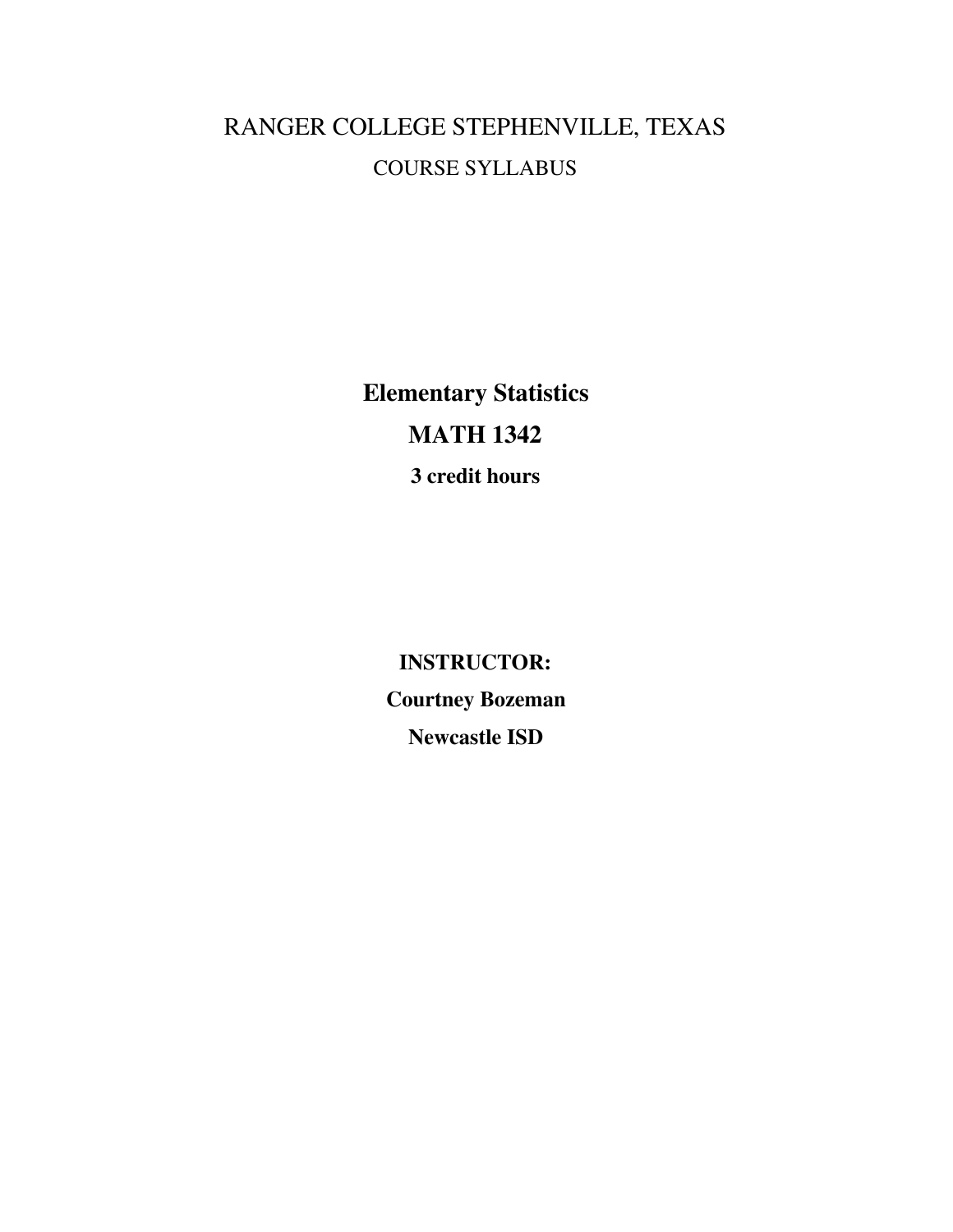#### Math 1342

MATH 1342

INSTRUCTOR: Courtney Bozeman

EMAIL: cbozeman@rangercollege.edu

OFFICE: Newcastle ISD

#### **1. Texas Core Curriculum Statement of Purpose**

Students will gain a foundation of knowledge of human cultures and the physical and natural world, develop principles of personal and social responsibility for living in a diverse world, and advance intellectual and practical skills that are essential for all learning.

#### **2. Course Description**

Presentation and interpretation of data, probability, sampling, correlation and regression, analysis of variance, and the use of statistical software.

#### **3. Required Background or Prerequisites**

There are no stated prerequisites for this course. Successful completion

of DMAT 0323 or equivalent is highly desired.

#### **4. Required Textbook and Course Material**

Fundamentals of Statistics, Michael Sullivan - provided for by Newcastle ISD

#### **5. Course Purpose**

This course focuses on quantitative literacy in logic, patterns, and relationships. The course involves the understanding of key mathematical concepts and the application of appropriate quantitative tools to everyday experiences.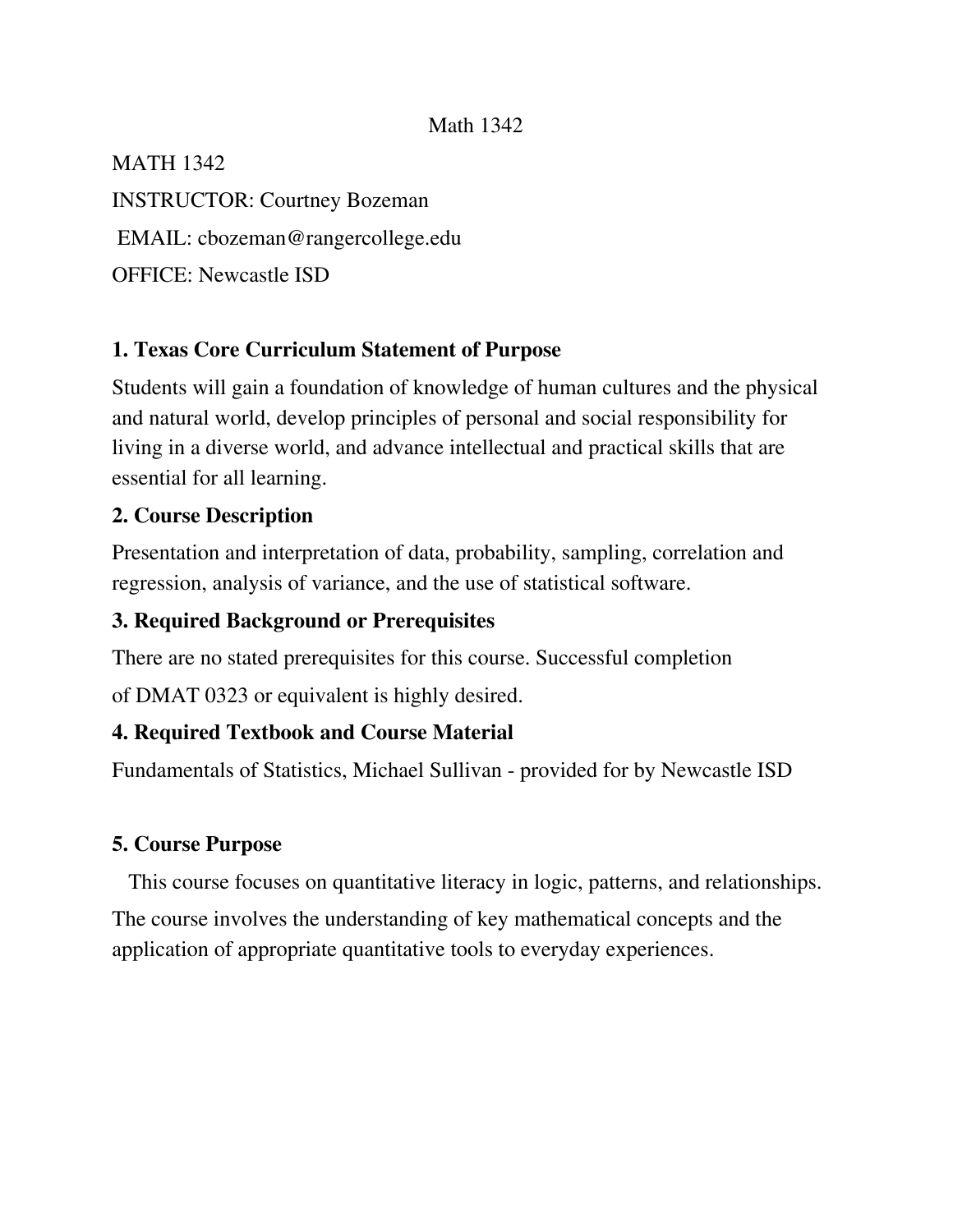#### **6. Learning Outcomes**

Upon successful completion of this course, the student will:

- 1). Explain the use of data collection and statistics as tools to reach reasonable conclusions.
- 2). Recognize, examine and interpret the basic principles of describeing and presenting data.
- 3). Compute and interpret empirical and theoretical probabilities using the rules of probabilities and combinatorics.
- 4). Explain the role of probability in statistics.
- 5). Examine, analyze and compare various sampling distributions for both discrete and continuous random variables.
- 6). Describe and compute confidence intervals.
- 7). Solve linear regression and correlation problems.
- 8). Perform hypothesis testing using statistical methods.

#### **7. Core Objectives**

This course directly meets the following of the six Core Objectives: ⊗ Critical Thinking Skills (CT) – Creative thinking, innovation, inquiry, and analysis; evaluation and synthesis of information. ⊗ Communication Skills (COM) – Effective development, interpretation and expression of ideas through written, oral, and visual communication. ⊗ Empirical and Quantitative Skills (EQS) – The manipulation and analysis of numerical data or observable facts resulting in informed conclusions. ⊗ Teamwork (TW) – The ability to consider different points of view and to work effectively with others to support a shared purpose or goal.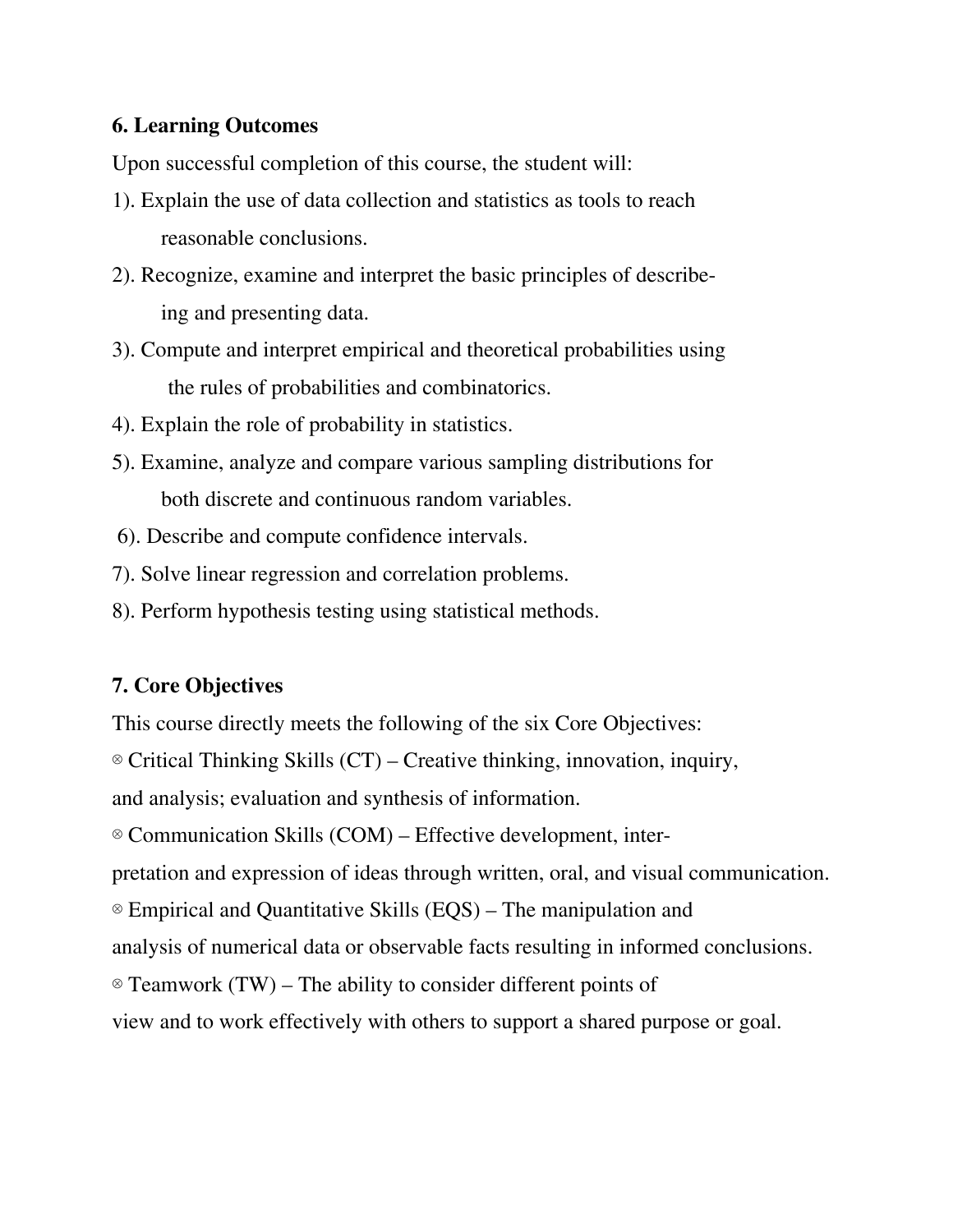⊗ Social Responsibility (SR) – Intercultural competence, knowledge of civic responsibility, and the ability to engage effectively in regional, national, and global communities.

⊗ Personal Responsibility (PR) – The ability to connect choices,

actions, and consequences to ethical decision-making.

# **8. Methods of Instruction**

This is a face to face class. New material and assignments will be given every Monday, Wednesday and Friday unless otherwise noted on the outline. Tuesday and Thursday will be designated work days for students to complete assignments and ask questions for clarification.

## **9. Methods of Assessment**

There will be five unit exams and a cumulative final exam. The grade will be determined by the average of these six test scores. The final exam may replace the lowest unit exam if the final exam score is higher than the lowest unit exam. Everyone must take the final exam or be given a zero for the final exam grade.

Grading Scale: A=90–100% B=80–89% C=70–79% D=60–69% F<60%

# **10. Classroom Policies/procedures**

• Regular and punctual attendance in all classes is considered essential for optimum academic success.

- Students are expected to be seated by the beginning of the class
- If a student has the equivalence of three weeks of unexcused absences, the student may be dropped with a grade of F (Ranger College Catalog).
- Excessive tardiness (3) may be considered as an absence.

• It is the responsibility of the student to inform the instructor of an excused absence. An absence may be excused by the Dean for participation in an authorized college activity or for a valid medical reason.